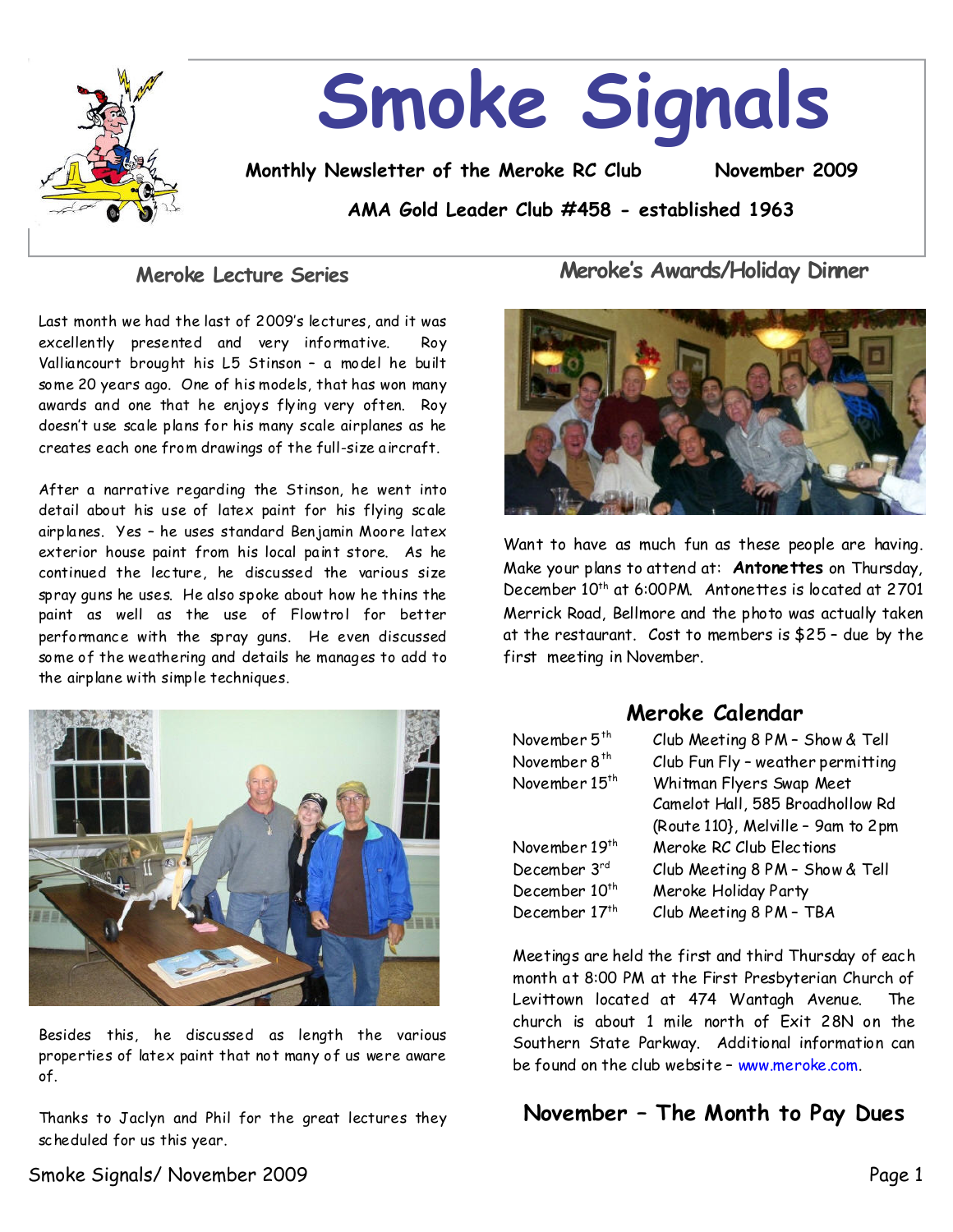# **Club Officers & Volunteers**

| President                 | Tony Pollio<br>516-794-9637 | rctony@optonl   |
|---------------------------|-----------------------------|-----------------|
| Vice President            | Lou Pinto<br>516-785-6890   | mero ke36@aol   |
| Treasurer                 | Herb Henery<br>631-665-6274 | hahenery@aol.   |
| Recording                 | Ron Berg                    | rberg20@ymai    |
| Secretary                 | 516-781-3911                |                 |
| Corresponding             | Curtis                      | curtisu@msn.c   |
| Secretary                 | Underdue                    |                 |
|                           | 917-213-4459                |                 |
| <b>Board of Directors</b> | Dave Bell                   | dave.bell03230  |
|                           | 516-633-0034                |                 |
|                           | Ed Wiemann                  | eww46@man.co    |
|                           | 516-735-0733                |                 |
|                           | Nelson Ramos                | nel98rc@optor   |
|                           | 631-420-2889                |                 |
|                           | Ted Evangelatos             | tevangelatos@   |
|                           | 516-997-0451                |                 |
| Chief                     | Bob Reynolds                | mrbrew@optor    |
| Field Controller          | 516-775-4377                |                 |
| Asst Chief                | Tony Pollio                 | rctony@optonl   |
| <b>Field Controllers</b>  | 516-794-9637                |                 |
|                           | Ed Wiemann                  | eww46@man.co    |
|                           | 516-735-0733                |                 |
| Field Safety              | Doug Frie                   | dfrie@optonlir  |
| Of ficer                  | 516-481-4089                |                 |
| Smoke Signals             | Russell Rhine               | rrhine@optonli  |
| Editor                    | 516-484-0368                |                 |
| Membership                | Frank Lasala                | Lou Pinto       |
| Committee                 | Jaclyn Tavolario            | Harvey Schwar   |
| Programs                  | Jaclyn Tavolario            | Phil Friedensol |
| Education                 | Charlie Lando               |                 |
| Friends of Cedar          | George Carley               | Ed Wiemann      |
| Creek                     |                             |                 |
| <b>Building Program</b>   | Charlie Lando               | Ernie Schack    |
| <b>Archivists</b>         | Ron Berg                    | Stan Blum       |
| Webmaster                 | Ted Evangelatos             |                 |
| Social (Coffee)           | Irv Kreutel                 | Al Hammer       |
| Raffles                   | Curtis                      |                 |
|                           | Underdue                    |                 |
| Show and Tell             | Ed Wiemann                  |                 |
| Video Librarian           | Bob Cook                    |                 |
| Audio/Visual              | Tom Cott                    |                 |
| Come Fly With Me          | Charlie Lando               | Dave Bell       |
| Open Fly-In               | Ernie Schack                | Dave Bell       |
| TAG Program               | Charlie Lando               |                 |
| Monthly Fun Fly           | Chris Mantzaris             | Gene Kolakows   |
| One Fly                   | Ted Evangelatos             | Jac lyn Tavolar |
| Dinner                    | Jaclyn Tavolario            |                 |
| Picnic                    | Chris Mantzaris             | Nick Giuffre    |
| <b>Contest Directors</b>  | Allen Berg                  | Tony Pollio     |
|                           | Ernie Schack                | Tom Scotto      |
| <b>Flight Instructors</b> | Allen Berg                  | Ted Evangelate  |
|                           | Douglas Frie                | Dan Gramenga    |
|                           | Mark Klein                  | Gene Kolakows   |
|                           | Ken Mandel                  | Tim Murphy      |
|                           | Tony Pollio                 | Mike Hagens*    |
|                           | Bob Reynolds                | Harvey Schwar   |
| *Flight Instruction       | Bill Streb                  | Al Weiner       |
| Coordinator               | Mike Hagens                 | 516-546-6773    |

rctony@optonline.net meroke36@aol.com hahenery@aol.com erg20@ymail.com curtisu@msn.com dave.bell0323@verizon.net eww46@man.com nel98rc@optonline.net tevangelatos@yahoo.com mrbrew@optonline.net rctony@optonline.net eww46@man.com dfrie@optonline.net hine@optonline.net u Pinto arvey Schwartz **Programs** Jaclyn Tavolario Phil Friedensohn-Advisor d Wiemann rnie Schac<mark>k</mark><br>.tan Blum ave Bell **Monthly Fun Fly** Chris Mantzaris Gene Kolakowski **1c lyn Tavolario ick Giuffre** ony Pollio om Scotto ed Evangelatos an Gramenga ene Kolakowski im Murphy ike Hagens\* arvey Schwartz

## From the President - Tony Pollio

"I'd like to begin by reminding everyone that the annual Meroke club dues for 2010 are due in November 2009. Please pay your dues at the next club meeting or mail a check for your dues to our treasurer, Herb Henery.

Next, I would like to remind everyone that our annual club elections will be held during the second meeting in November, which will be November 19th.

The election process will proceed as follows:

We will begin the elections by accepting nominations and voting for the positions of President, Vice President, Treasurer, Recording Secretary, Corresponding Secretary, and three Board of Director members.

We will proceed in this order so that if a person is not elected to a higher office, they can then run for a lower office position. The nominating committee will list their nominees for each position first and then we will open the floor for additional nominations for each position. A person can also choose to volunteer to run for a particular position. Nominations do not require a second nomination. A nominee needs to accept the nomination in order to be placed on the ballot. If there are two or more candidates for a position, voting will be by written ballots to be counted by a committee of three members.

Voting by proxy must be conducted according to the bi laws. A member must submit a signed, original, written letter naming and designating another member to vote for that member. No other format will be accepted for proxy voting. No e-mails will be accepted for proxy voting.

After the officers are elected, we will ask for volunteers for each of the club committees and for the clubs various activities, if the president-elect so chooses. As an alternative, the President-elect may choose to appoint members to these positions at a later time.

The five club officers elected, the three Board of Directors elected, and the last past president, make up the nine members of the Meroke Board of Directors.

Newly elected club officers and board of director members will begin their term of office at the first meeting in January 2010."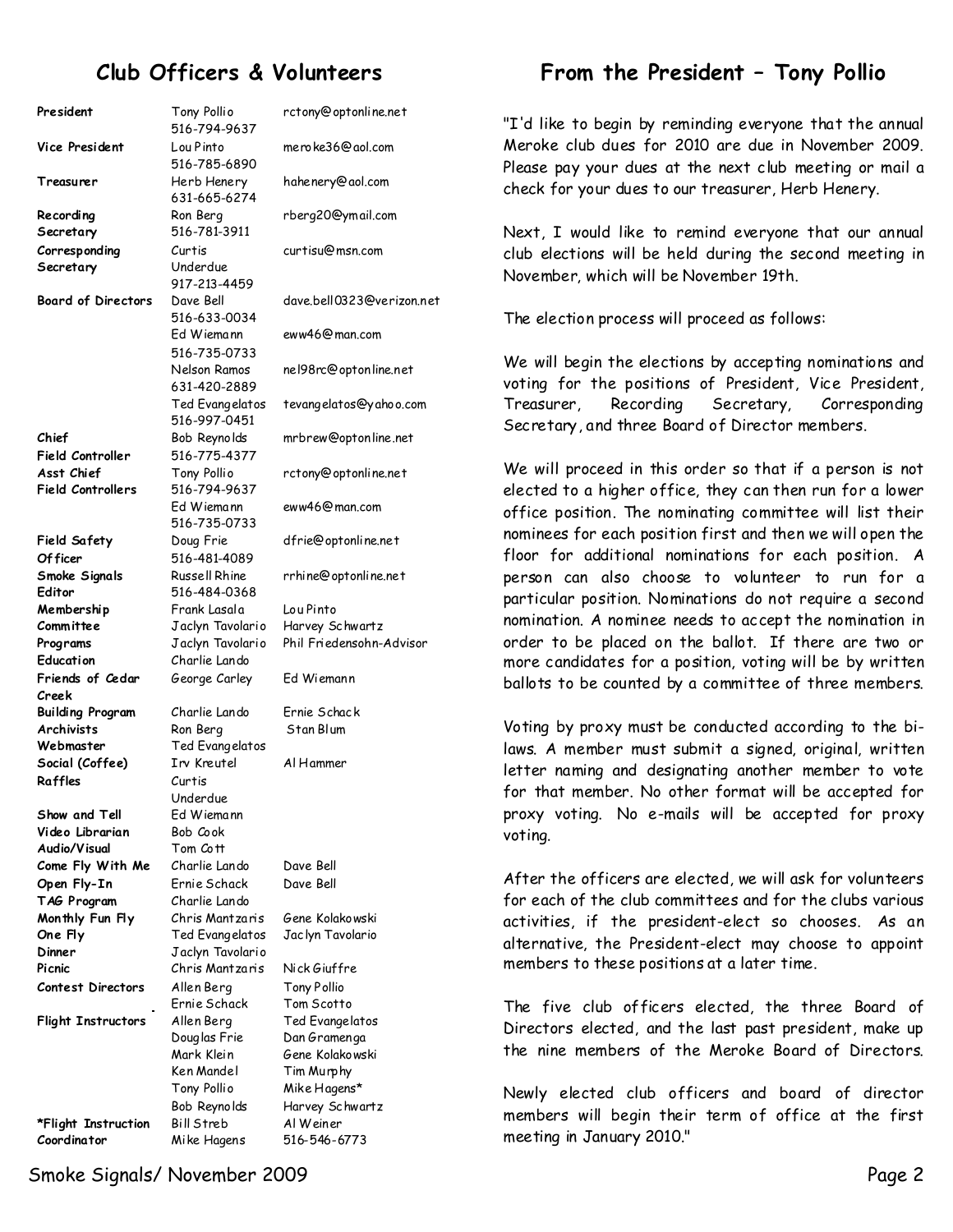## **Conquer the Wind**

**Ridge lift is not just for glider pilots. With a little pratice you cantake advantage of this free upwelling of air current to extend the flight duration of your propeller-powered airplane.**



**Learn to read the conditions and be a better pilot**

**When you first go out Flying a straight course in a cross-wind is similar to rowing a** boat across

**swiftly flowing river. Keep the upwind wingtip down with aileron, and use rudder to prevent the tail from being blown downwind. Try to maintain a slight nose into-the-wind crab angle relative to the crosswind.**



to fly with a new park flyer, often it's hit or miss as to what the weather is going to be like and whether or not the area winds will be favorable. Of all the variables we take into account each time we release our lightly loaded model, the wind is what we have the least control over. If you're in a sailboat, or are flying a kite, strong winds are good. For RC pilots, not so much! By following a few guidelines and understanding our surroundings better, we

Smoke Signals/ November 2009 Page 3

can get the most out of what Mother Nature dishes out for us. Often, whether we have a good or bad day at the flying field all depends on the winds.

As a little reminder, wind is the byproduct of howsolar energy affects the weather. In simple terms, hot air rises and cooler air sinks. The motion of the rising and falling air currents produces the winds we feel and see the affects of. Like the weatherman on TV tells us, high and low air-pressure zones drive the direction of the winds. But let'sget back on track.

#### **BE AWARE**

Calm, blustery and windy are all relative terms. For the beginner pilot, the calmer the conditions, the better.

However, before you head out to your favorite flying area, an easy way to read wind is to look at the tops of tall trees. Are the branches and leaves whipping about, or are they calm and motionless? How about flags atop big flagpoles? Is Old Glory pointing at the ground or is it proudly flapping in the breeze? You get the idea-calm skies mean fun, while big wind means stay indoors and fly on your simulator. You'll also notice that the time of day also has an affect on the wind. Due to solar energy, the early hours right after sunrise and before sunset are the calmest times of the day and most modelers tend to take advantage of the calm. Generally, cloudy days (low air pressure zones) are calmer than sunny, high-pressure days.

#### DUE TO SOLAR ENERGY, THE EARLY HOURS RIGHT AFTER SUNRISE AND BEFORE SUNSET ARE THE CALMEST TIMES OF THE DAY

#### **WIND DIRECTION**

During flight, the relative direction of thewind and your direction of flight is also very important. Always take off or hand launch your model directly into the wind. Flying upwind gives your model increased airspeed and airflow over its wings with a relative low over the ground speed. This is important when you are working for altitude. Whenever possible, try to land directly into the wind. Taking off or landing in the same direction as the wind is blowing (downwind), increases your ground speed and the distance your model needs to land safely. Flying at an angle to the relative air flow is called "flying crosswind." There's nothing wrong with doing this, but it does require more skill to fly properly. Similar to trying to cross a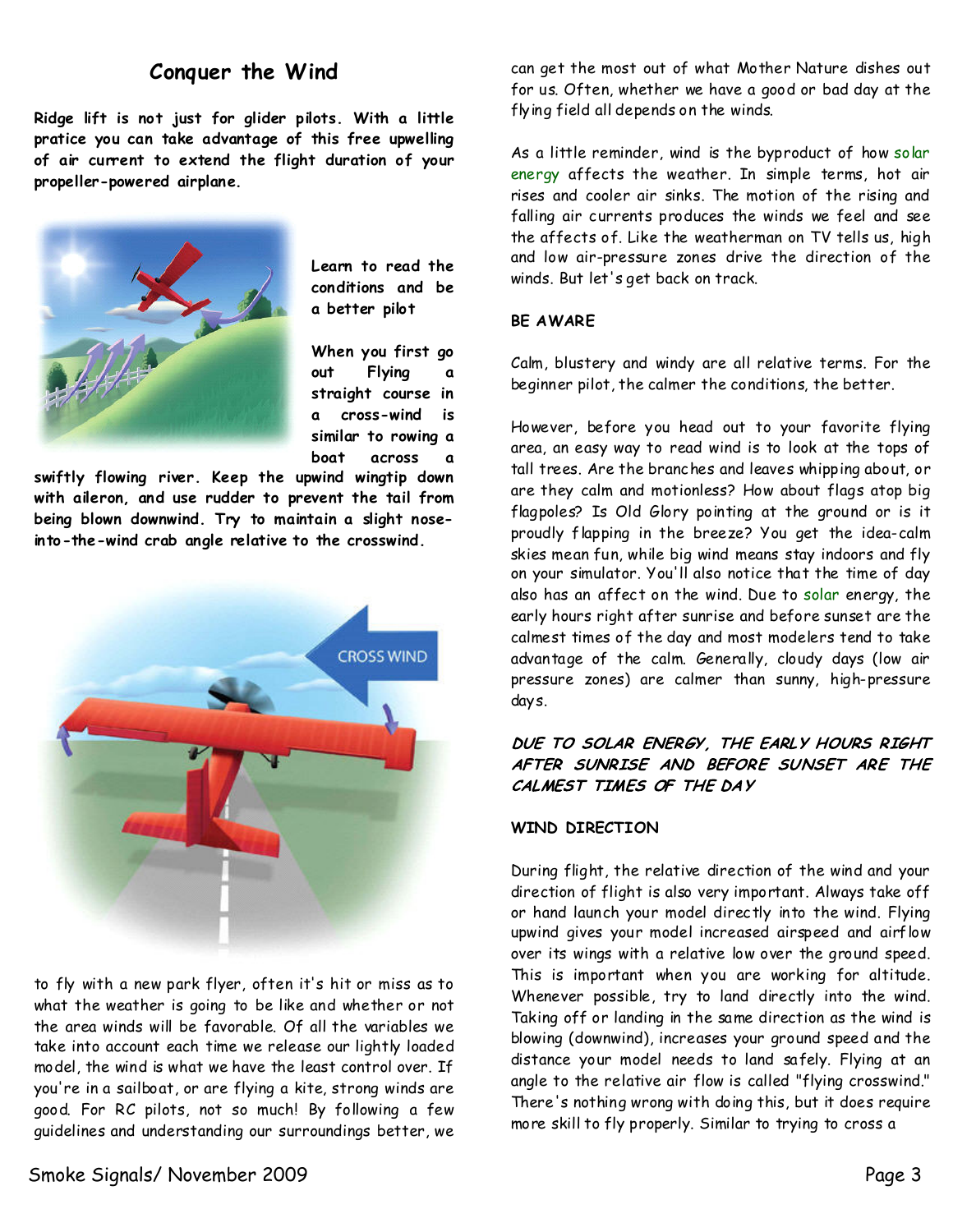flowing river with a boat, you have to compensate for the airflow direction to get to where you want to go.

### **ROUGH AIR**

Turbulence in airflow is also something to be aware of. If you don't pay particular attention to your model's flight path, you can be surprised when a model gets buffeted about when turbulence pops up. Rough air can lead to you losing control or having your model stall and lose lift as the direction and force of the wind quickly changes. Turbulence is caused when wind flows and swirls around obstacles such as trees, fences or buildings. The shape and location of your flying area can also contribute to air turbulence. Trees in particular can, and often do, affect the way a model performs. Flying below the tops of trees or very high over them will keep you in calmer air. Turbulence is most felt at or around the tops of trees or in the breaks in a line of trees where the air flows through the open areas. Just being aware of all this dynamic air and obstacle interaction will greatly improve your ability to keep your model flying smoothly.

### **GETTING A RISE**



**Hitching a ride in a thermal is another great way of saving battery power. Like surfers catching a wave, riding a thermal takes practice.**

Thermals are rising columns of air that are caused when the sun heats the ground. Darker patches of earth such as plowed fields and paved parking lots, heat up more quickly than lighter-colored areas that tend to reflect the heat instead of absorbing it. If you fly through a thermal, you might notice a wingtip suddenly being lifted,

which causes your model to turn or roll abruptly. Thermals aren't all bad, however. If you learn to find and then fly your model tightly within the rising air column, you can greatly increase your flight times and save power while doing it. Glider pilots do this all the time and stay up for very long periods. Like a surfer catching a wave, catching thermals takes practice-but it's always a lot of fun.

Another form of uplifting air current develops when wind is deflected by a steep hill or cliff face. This upwelling airflow is known as ridge-lift and glider guys especially take full advantage of this wind condition when they go "slope soaring." The size of the hill is not as important as having sustained winds. Both gliders and powered planes can benefit from this free, additional lift.

### **EQUIPPED FOR THE JOB**

As with anything else, you have to have the right tools to get the job done. Lightweight, lightly loaded airplanes with only rudder and elevator control require calmer conditions to fly properly. If you want to fly regularly in less than perfectly calm conditions, consider a more powerful airplane that's equipped with ailerons. Higher wing-loadings give models a more solid feel when you fly because the wind has less effect on them. The addition of roll control also gives aileron-equipped planes the edge when correcting for windy conditions more quickly. More experienced pilots can even cross control the rudder and ailerons so they can side-slip their plane during landings. This allows the model to be flown in for landing with a much steeper approach angle without the airspeed becoming too great. This is a particularly good task to learn if you like flying scale Piper Cubs; when done correctly, this move is sure to impress everyone at the flying field.

### IF YOU WANT TO FLY REGULARLY IN LESS THAN PERFECTLY CALM CONDITIONS, CONSIDER A MORE POWERFUL AIRPLANE THAT'S EQUIPPED **WITH AILERONS**

So, there you have it. Don't be grounded or limited in your RC flying just because the wind starts to blow. A little understanding about the situation you're flying in and applying the correct adjustments will make you a better pilot and greatly increase your backyard flying fun! ?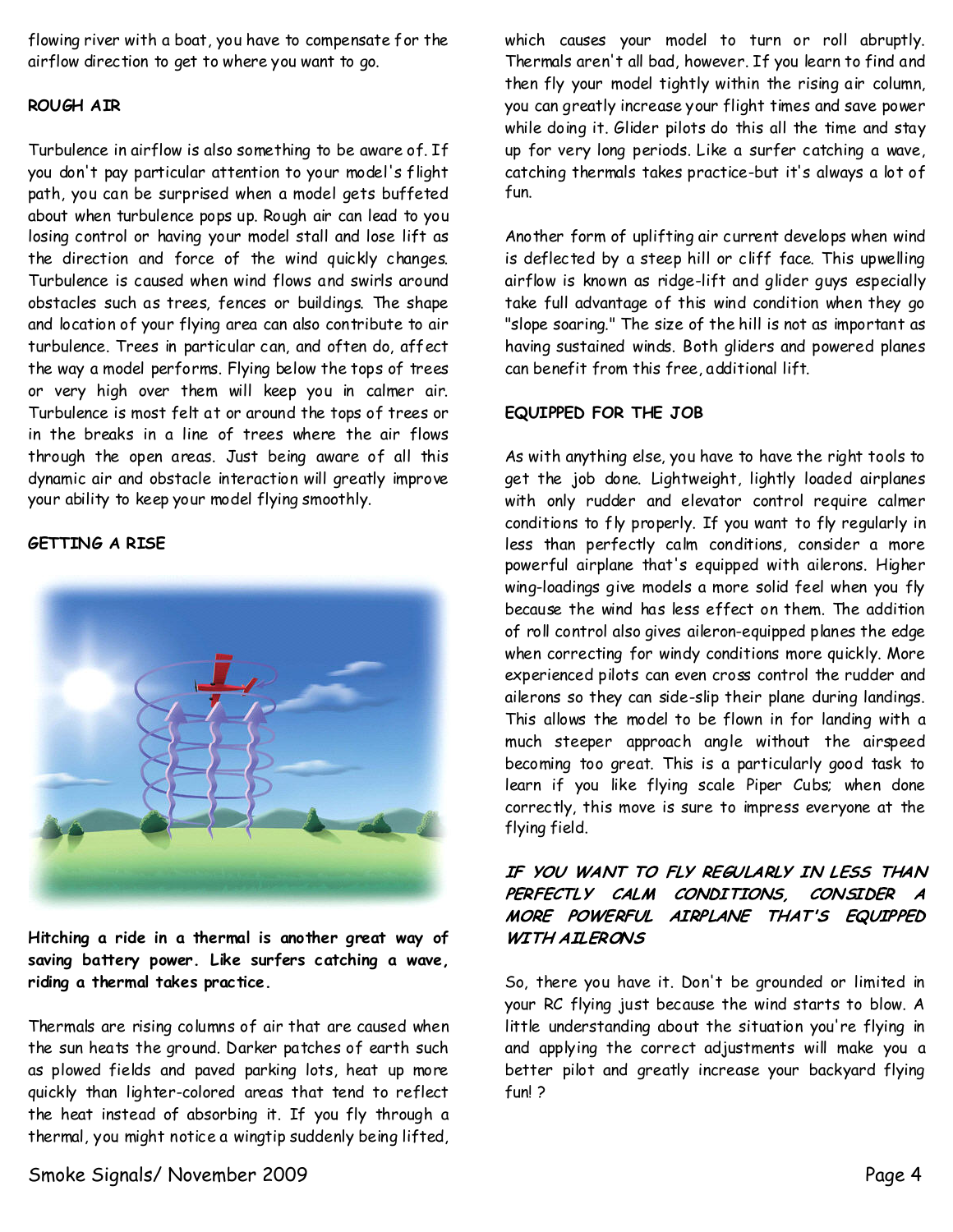# **Thunder Tiger TOC Katana 35%**

#### **A new airplane for those who like to fly the big ones**

Every once in a while, a plane comes along that combines form and function into a beautiful flying aircraft. The Katana from TOC is just such an aircraft. This plane is the latest offering from Thunder Tiger and their fantastic TOC line of planes. The Katana is a 35% scale

model with balsa and plywood-built construction and the plane is finished in UltraCote with a great-looking team color scheme. Primarily designed for experienced pilots, the



Katana's assembly is easy enough for the novice builder. With This gorgeous giant-scale, aerobatic 3D monster flies like a dream. With the exception of a rear tailwheel, which is available separately from Thunder Tiger, almost everything is included in the box. The plane does have a lot of little niceties such as prehinged control surfaces, fully installed tank with tubing, adjustable firewall and the correct-size prop spinner. The plane arrives in two very large boxes; one houses the wing panels and the other the fuselage withall the other parts. The covering job is outstanding and the first step in the assembly process of shrinking and tightening this covering was finished in record time. A 35-page assembly manual accompanies the kit and guides the builder through construction, which took me less than 30 hours.

#### **GENERAL FLIGHT PERFORMANCE**

**Stability**.With those unmistakable wing fillets, Katanas are known for having amazing stability. This one is no exception and offers a solid feeling in all attitudes. High alpha flight seems unreal as all control surfaces offer outstanding authority, giving you a crisp and comfortable feel, even post stall.

**Tracking**.A total of three clicks of trim were used to get the plane flying hands off straight and level. Point it in

any direction and the Katana stabs through the air with surgical precision until you guide it elsewhere.

**Aerobatics**. This airplane will do any type of show stopping maneuver. Tons of elevator authority makes it easy to do a wall into a hover. Minimal corrections are needed when hanging it on the prop. Harriers are rock less, high-alpha knife edges look sweet down low and have virtually no coupling. Rolls are axial, loops can be as large as you like and anything I could throw at it was easily accomplished.

Glide and stall performance. There's something special about how this plane glides and floats. A shallow sink rate is predictable, which makes landings feel like a walk in the park. The Katana will fly in a stalled condition, but since it weighs a hair over 25 pounds, I avoided a power off stall during the test flight.

#### **SPECIFICATIONS**

Smoke Signals/ November 2009 Page 5 NAME OF PLANE: TOC 35% Katana (tiger.com/tw) DISTRIBUTOR: Ace Hobbies (acehobby.com) TYPE: giant-scale aerobatic LENGTH:98 in. WINGSPAN:106 in. WING AREA:2,046 sq. in. WEIGHT:25.6 lb. WING LOADING:28.8 oz./sq. ft. MOTOR REQ'D:85-100cc RADIO REQ'D: 4-9 channel PRICE: \$950 **It's November and time to pay your 2010 Membership Dues**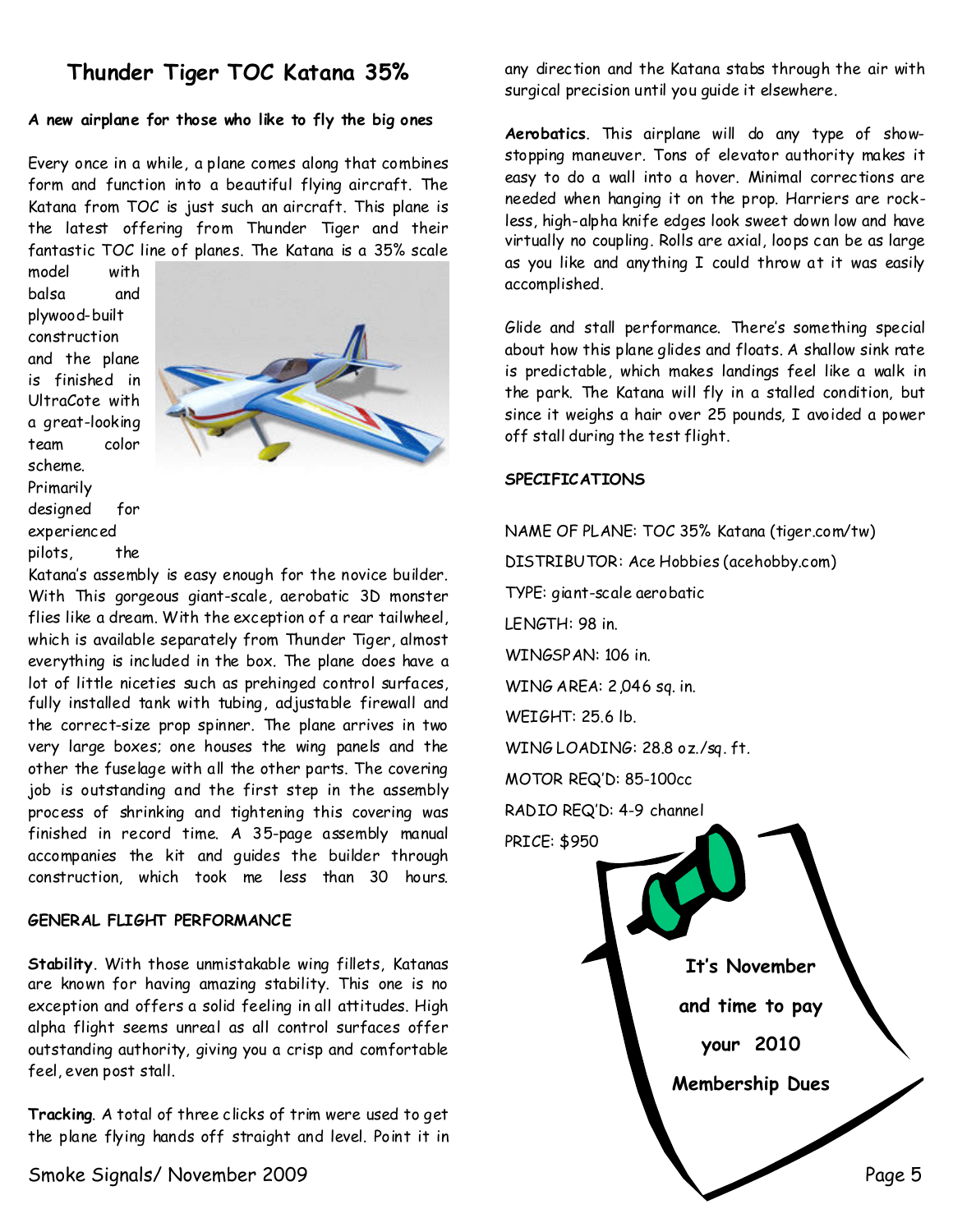## **O.S. GT55**

Introducing the first O.S. gas engine—designed especially for R/C!

It's similar in appearance to other O.S. 2-cycle engines, with a large number of extra-deep and -thin cooling fins on the crankcase and head. A unique 1 piece crankcase design eliminates gaskets and enhances strength and precision.

A unique front mounted

carb, however, provides several performance benefits.

- · Better carburetor cooling, for more consistent engine runs and high performance.
- Requires shorter standoffs, which results in more secure installation (mounting) and less vibration overall.
- Very simple, direct installation of the throttle and choke linkages.

Another major performance benefit is the IG-01 Capacitive Discharge Ignition. Developed from proprietary O.S. technology, it uses a microcomputer programmed for optimum spark advance. Magnetic sensors on the crankcase and prop drive detect ignition timing. The IG-01 also detects and compensates for wet plugs, ensuring quick starts. Designed to accept a wide range of input voltages, the IG-01 requires minimal current in standby mode and features a low-voltage warning (intermittent engine operation).

Other benefits include:

· No oil seal is required, eliminating rpmlost due to additional friction.



A front-induction, rotary-valve crankshaft, which ensures that the valve is opened and closed for optimum timing.



Massive front and rear bearings, for longer life and maximum power output.

#### **Specifications**

#### **Displacement:**

3.352 cu in (54.93 cc)

#### **Bore:**

1.62 in (41.2 mm)

**Stroke:**

1.62 in (41.2 mm)

Practical rpm:

1,500-8,000